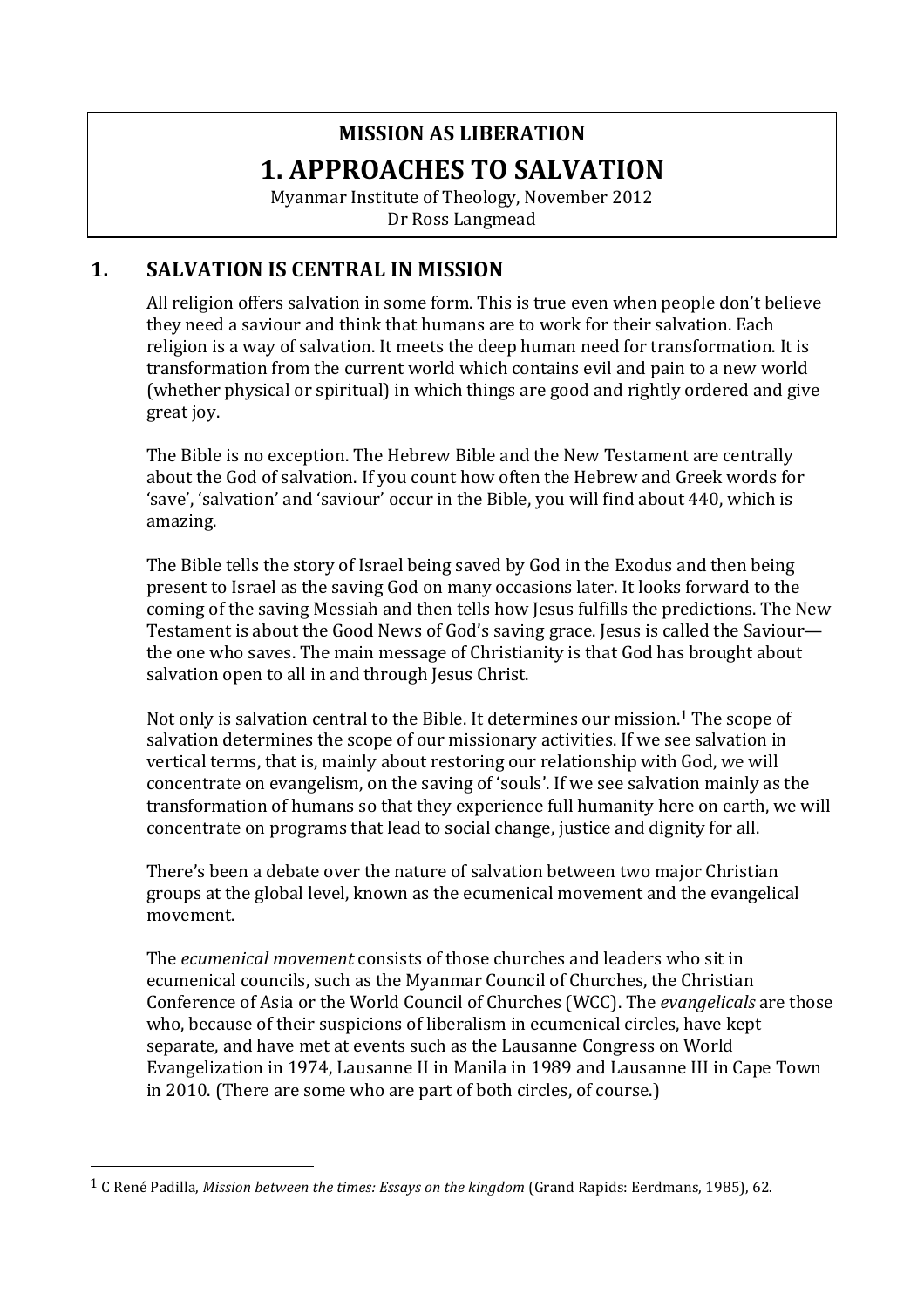The differences are still strong, but the last forty years have seen a growth of the common ground between them. In particular evangelicals are acknowledging the importance of social responsibility either alongside or as part of evangelism; and there is a new recognition in the WCC of the importance of proclaiming Christ universally as Saviour and Lord. Let's look at these trends in more detail.

# **2. ECUMENICAL UNDERSTANDINGS OF SALVATION**

### **a. The World Council of Churches**

The doctrinal basis of the WCC is as follows:

[It is] a fellowship of churches which confess the Lord Jesus Christ as God and Saviour according to the scriptures, and therefore seek to fulfill together their common calling to the glory of the one God, Father, Son and Holy Spirit.<sup>2</sup>

### **b.** The Ecumenical Ethos

 

Ecumenical Christianity is quite diverse, because all sorts of Christians meet together, from radicals to liberals to Eastern Orthodox Christians.

You can see some trends, though. The WCC is very attentive to the non-Western world, or the Majority World, or the Global South. It is careful to move beyond colonialism and the old ways of Western missionaries. It talks a lot about the poor and about justice. It's open to new theology, even though it is sometimes quite controversial.

# **3. EVANGELICAL UNDERSTANDINGS OF SALVATION**

### **a. The Characteristics of Evangelicalism**

Evangelicalism is a broad movement marked by

- a high view of the authority of scripture,
- a belief in the need for individual conversion and therefore
- an enthusiasm for evangelism.
- an emphasis on personal devotion and the feelings associated with the Christian life, and
- a set of doctrines considered essential, such as the substitutionary atonement, the virgin birth, the physical resurrection of Jesus Christ and the historical second-coming.

There are many varieties of evangelicalism.<sup>3</sup> *Fundamentalism* affirms that God spoke the words of the Bible and that is without any error ('inerrant'). It fights a battle against all biblical criticism, evolution, equality for women and so on. It tends to withdraw from the world and live in opposition to it. *Radical* 

<sup>&</sup>lt;sup>2</sup> Tom F Stransky, 'World Council of Churches', in *Dictionary of the ecumenical movement*, eds. Nicholas Lossky et al. (Geneva: World Council of Churches, 1991), 1083-6.

<sup>&</sup>lt;sup>3</sup> See the brief summary in Arthur Glasser, 'Evangelical missions', in *Toward the 21st century in Christian mission*, eds. James M Phillips and Robert T Coote (Grand Rapids: Eerdmans, 1993), 11-12.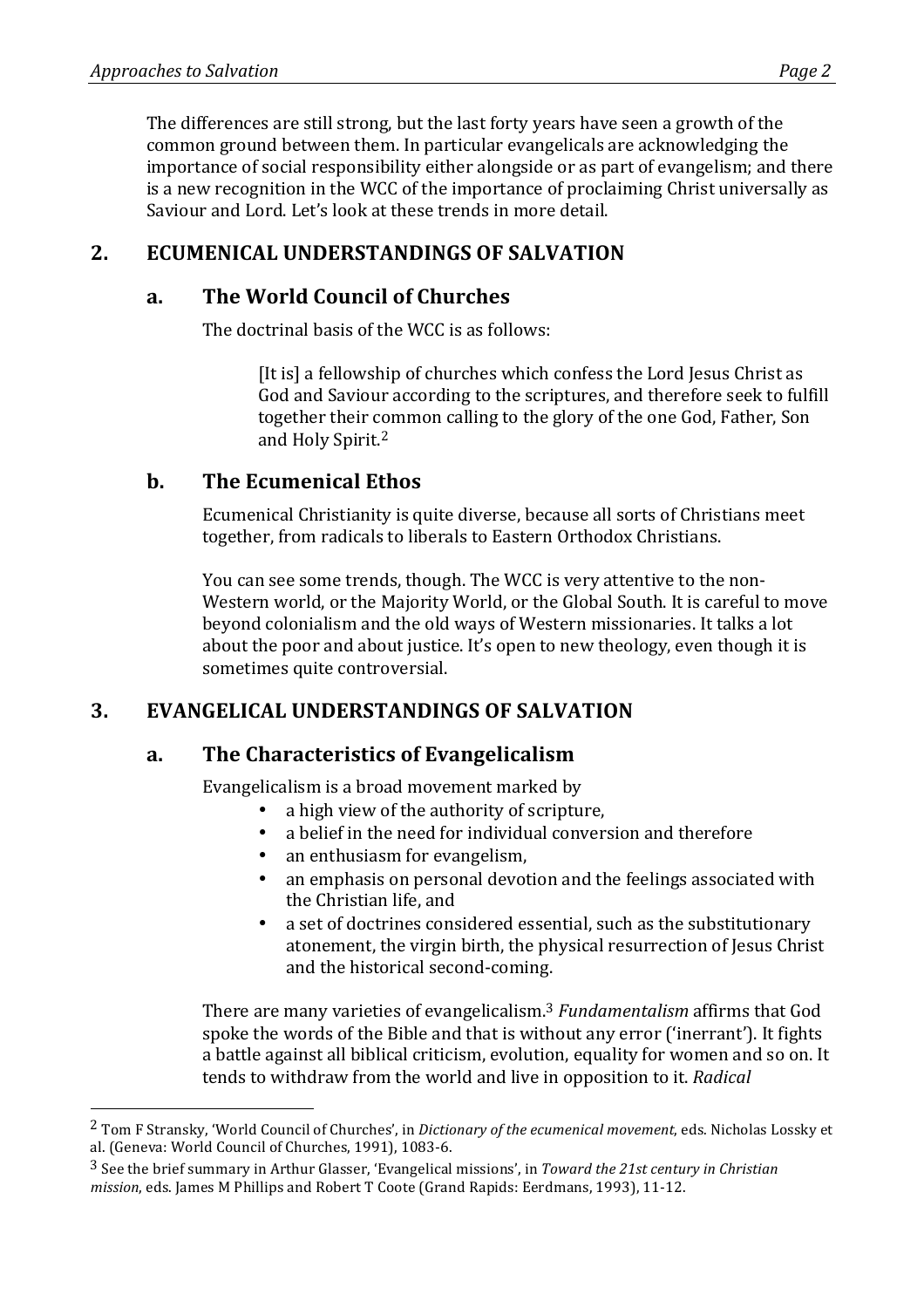Evangelical mission activities tend to

- major on the individual, rather than society;
- focus on spiritual salvation rather than general physical or emotional well-being; and
- dwell more on the eternal aspects of salvation than the temporal or thisworldly dimensions of it.

As David Bosch says, although many missionaries have rendered remarkable service in education, agriculture, relief for the poor and so on, these things have usually been regarded as secondary, in order to dispose people favourably to the gospel. A strict distinction has been maintained between the horizontal and external emphasis (charity, education, medicine) and the vertical and spiritual elements of the missionary agenda (preaching, conversion, sacraments, church attendance). And only the spiritual aspect is generally seen to have a bearing on salvation.<sup>5</sup>

# **b.** Its Criticisms of the Ecumenical Movement

So, since the second world war, evangelicals have been critical of the tendency of ecumenical Christians to equate salvation with well-being or wholeness. Correctly, in my view, they attacked the ecumenical movement for moving away from its missionary roots in the Edinburgh Conference in 1910, and for being captured by a liberal theology which was not grounded in the authority of the scripture and was not sufficiently concerned for the billions of people who did not acknowledge Christ as the only Saviour.

# c. The Lausanne Congress (1974)

In 1974 some 2500 evangelical leaders met in Lausanne in Switzerland for an International Congress of World Evangelization, called by Billy Graham, 'to frame a biblical declaration on evangelism'.<sup>6</sup>

Under the guidance of John Stott, Anglican pastor from London, the Lausanne Covenant (referred to in the literature as LC) was discussed and adopted.<sup>7</sup> It was a major milestone for evangelicals, bringing a certain unity, and stating clearly in fifteen paragraphs their views on a variety of important issues.

The Lausanne Covenant affirmed that God is a missionary God (LC,  $#1$ ). It affirmed the inspiration and infallibility of the Bible  $(\#2)$ . It affirmed the

<sup>&</sup>lt;sup>4</sup> See the good summary in Paul Merritt Bassett, 'Evangelicals', in *Dictionary of the ecumenical movement*, eds. Nicholas Lossky et al. (Geneva: World Council of Churches, 1991), 393-395.

<sup>&</sup>lt;sup>5</sup> David J Bosch, *Transforming mission: Paradigm shifts in theology of mission* (Maryknoll: Orbis, 1991), 394-395.

 $6$  Most Lausanne documents can be downloaded from www.lausanne.org.

<sup>&</sup>lt;sup>7</sup> Found in James A Scherer and Stephen B Bevans, eds. *New directions in mission and evangelization*, 1: Basic *statements, 1974-1991* (Maryknoll: Orbis, 1992), 253-259.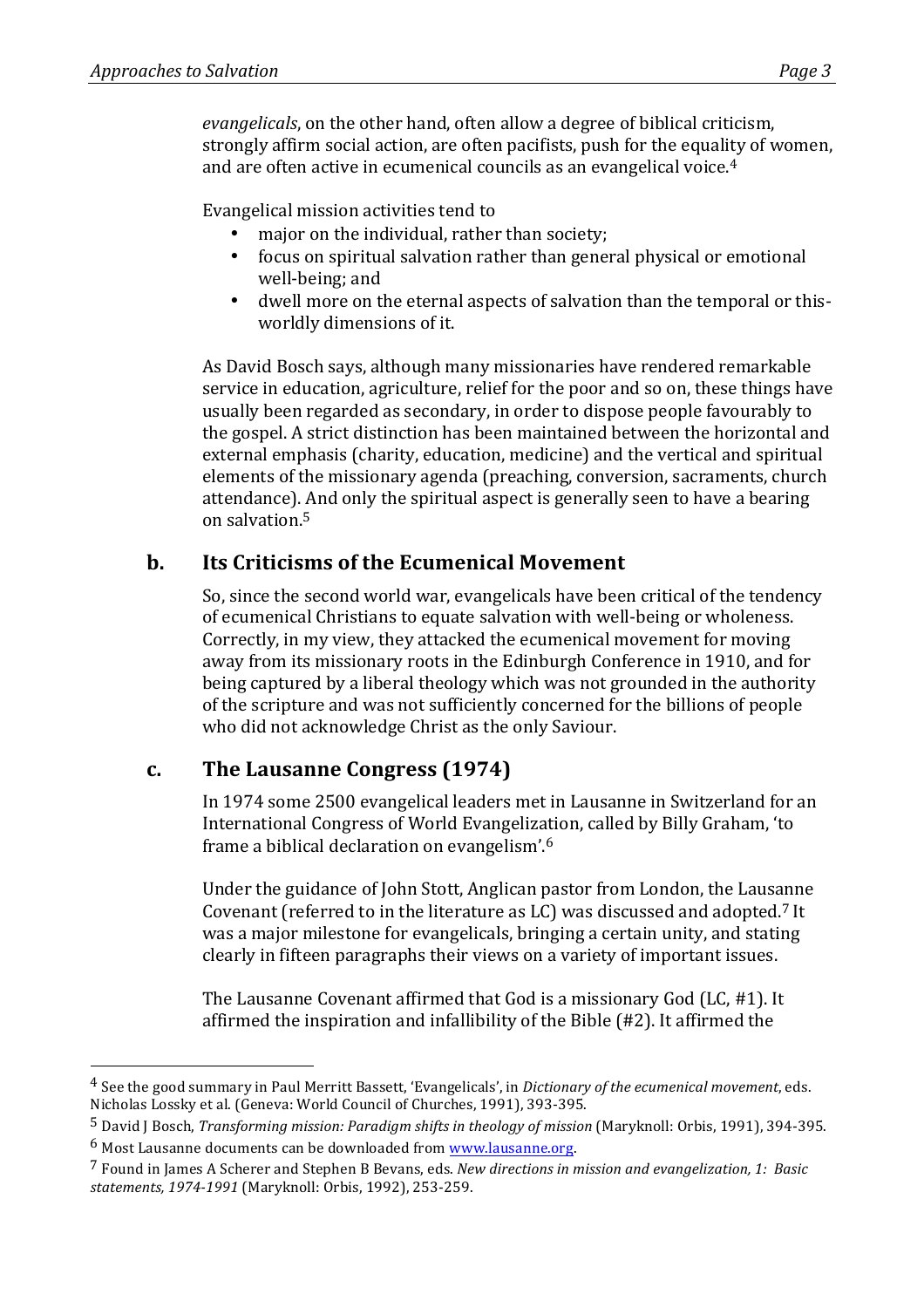uniqueness of Christ and his necessity for salvation  $(\#3)$ . It defined evangelism as the proclamation of the gospel with the invitation to respond in obedience  $(#4)$ . And most importantly for our interest in the concept of salvation it came to a new affirmation of the social dimension of the gospel, saying: 'Evangelism' and socio-political involvement are both part of our Christian duty.' (#5). But 'in the Church's mission of sacrificial service evangelism is primary' (#6).

# **4. BRIDGING THE GAP: EVANGELICALS AND A MORE HOLISTIC GOSPEL**

The gap between evangelicals and the ecumenical movement was probably at its widest in the early 1970s. But there have been several developments which I find encouraging. I believe that despite some very real differences, there is increasing common ground between the two groups.

### **a. Following on from Lausanne**

The Lausanne Congress had raised the issue of a simple lifestyle, and the importance of world poverty in Christian mission.

In 1982 a significant Laiusanne consultation on the relationship between evangelism and social responsibility was held in Grand Rapids, USA. It had to decide between various alternatives on the relationship between social responsibility (SR) and evangelism:

- 1 Is SR a distraction from evangelism? They said No.
- 2 Is SR itself evangelism? They said No.
- 3 Is SR a consequence of, or partner to, evangelism? They said Yes.
- 4 Are SR and evangelism distinct but equal parts of mission? They said Yes.8

I find it interesting that my position is not amongst the four. I believe that because salvation is multi-dimensional, social responsibility and evangelism can't be separated. I believe that they are intertwined—and therefore not distinct—aspects of the church's mission. And I believe that salvation consists of both spiritual and material transformation which can't generally be extracted from each other. So I would have wanted a fifth position to choose from:

5 SR and evangelism are interpenetrating and intertwined aspects of the one task of mission.

Anyway, at Grand Rapids social activity was seen as a consequence of evangelism (new life manifests itself in service), as bridge to evangelism (gaining a hearing for the gospel), and as its partner.<sup>9</sup> The first two were not saying much, but the third relationship was likened to the action of a pair of

<sup>&</sup>lt;sup>8</sup> James A Scherer, *Gospel, church and kingdom: Comparative studies in world mission theology* (Minneapolis: Augsburg, 1987), 183.

<sup>&</sup>lt;sup>9</sup> See extract from Grand Rapids Consultation Report in Scherer and Bevans, eds. *New directions, 1*, 276-280.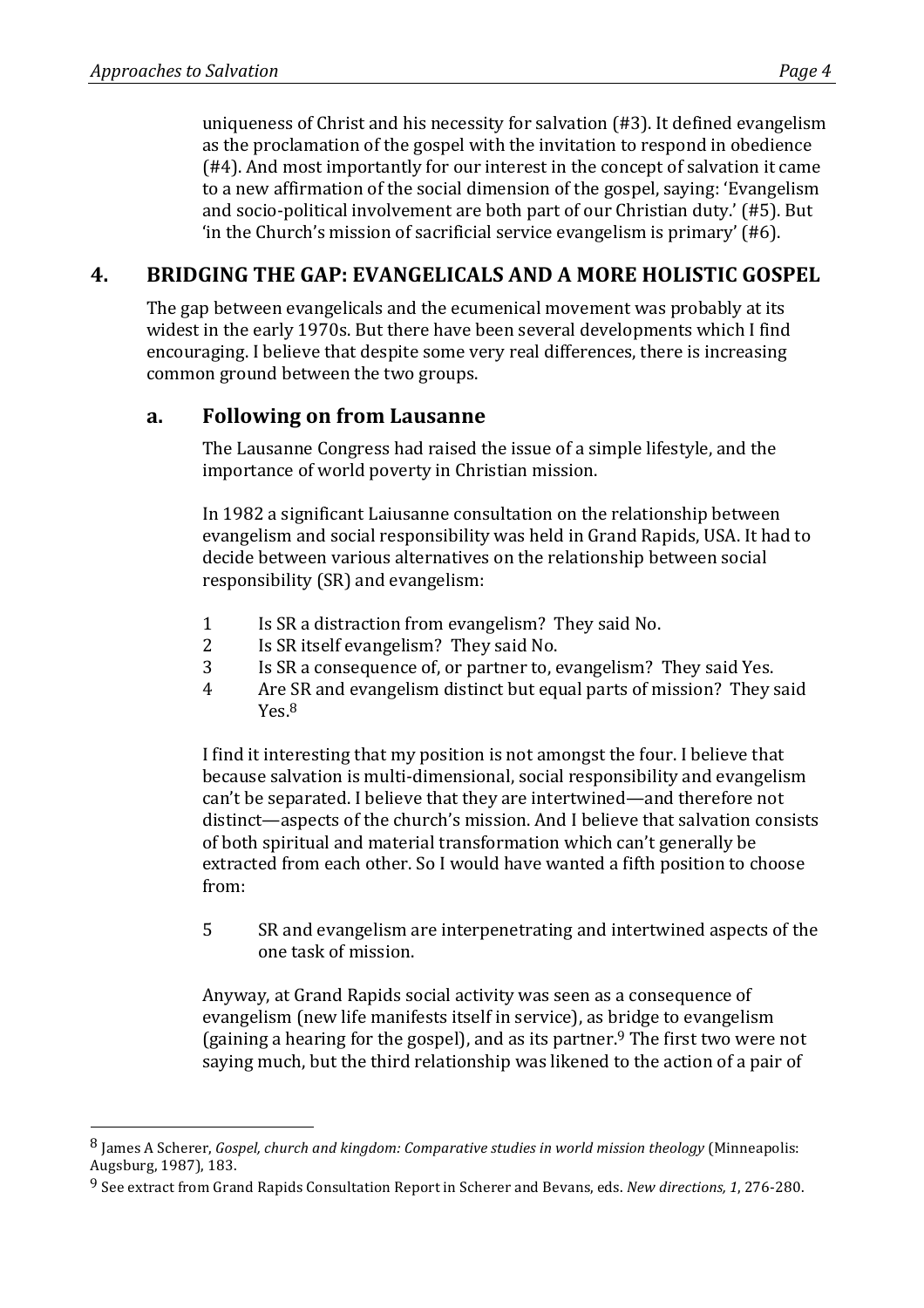# **b.** Lausanne II (Manila, 1989)

The second Lausanne Congress on World Evangelization (Lausanne II) was held in 1989 in Manila in the Philippines. Its manifesto affirmed the Lausanne Covenant  $(#1)$ . But it also said that

the proclamation of God's kingdom of justice and peace demands the denunciation of all injustice and oppression, both personal and structural; we will not shrink from this prophetic witness (#9).

And it sounded a holistic note when it said that God is calling the whole church to take the whole gospel to the whole world  $(\text{\#21})$ .<sup>10</sup>

# **c.** Lausanne III (Cape Town, South Africa, 2010)

The other large world grouping of evangelicals is the World Evangelical Alliance. Lausanne and the WEA held a joint conference in 2010 in Cape Town.

While different perspectives are held together in the long 'Cape Town Commitment' that emerged from the conference, the classic Lausanne position came through, holding somehow to both the primacy of evangelism and the holistic (or integral) nature of mission. It affirms the statement from the Micah Declaration that says, 'Integral mission is the proclamation and demonstration of the gospel.'11

# **d. Church Mission Society's Five Marks of Global Mission**

Many evangelical groups are now embracing a holistic view of mission. One example is the Church Mission Society (CMS) in the UK. It has adopted a list of five marks of global mission proposed by the world Anglican communion, and in 2008 published a book on the five marks, *Mission in the 21st Century*.<sup>12</sup> The marks are:

- 1. To proclaim the Good News of the kingdom
- 2. To teach, baptise and nurture new believers
- 3. To respond to human need by loving service
- 4. To seek to transform unjust structures of society
- 5. To strive to safeguard the integrity of creation and sustain and renew the life of the earth

<sup>&</sup>lt;sup>10</sup> Manila manifesto, Scherer & Bevans, *New directions* , 292-305, cf. the title of Alan Nichols' report of Manila: The whole gospel for the whole world (Ventura, Ca.: Regal, 1989).

<sup>11</sup> Micah Network, 'Micah declaration on integral mission',

http://www.micahnetwork.org/sites/default/files/doc/page/mn\_integral\_mission\_declaration\_en.pdf, 2001, Date of material 27 September 2001, Accessed 8-10-12, cited in Third Lausanne Congress on Evangelization, 'The Cape Town Commitment: A confession of faith and a call to action [Lausanne Congress, Cape Town, South Africa, 16-25 October 2010]', *International Bulletin of Missionary Research* 35.2 (April 2011): Pt 1, #10.b, p. 67.

<sup>&</sup>lt;sup>12</sup> Andrew F Walls and Cathy Ross, eds. *Mission in the 21st century: Exploring the five marks of global mission* (London: Darton, Longman & Todd, 2008).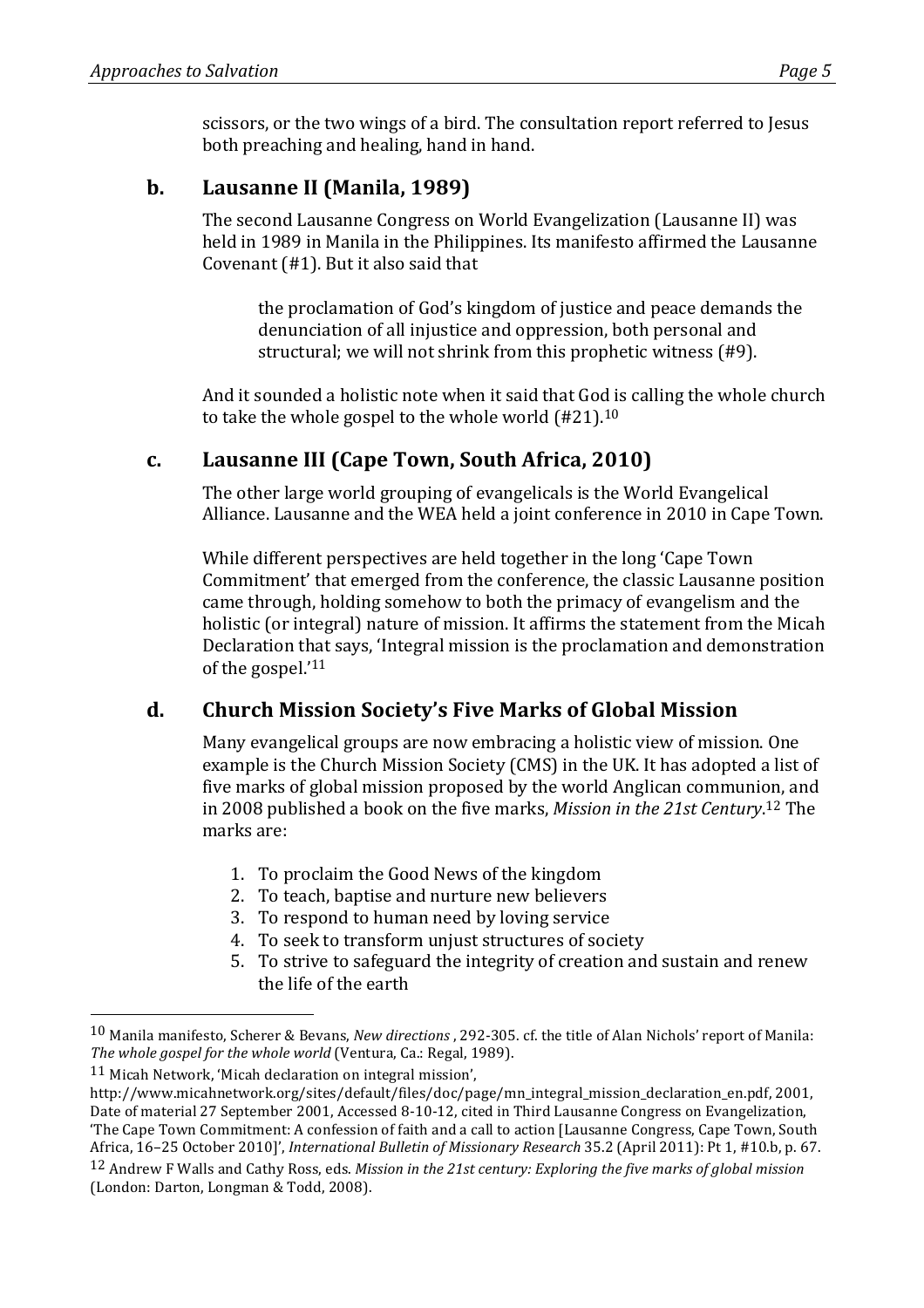Summarising the trends amongst evangelicals, then:

Their views of salvation have broadened significantly since the early 70s, through Lausanne and the following conferences. While there are real differences, and conservatives are still suspicious of the 'social gospel', the statements coming out of the Lausanne Movement are not very different from many that have come out from the WCC gatherings. Evangelism is still distinguished from social action, but the gospel is being related more and more to a holistic kingdom theology, with social dimensions to it  $13$ 

### **5. BRIDGING THE GAP: A RENEWED ECUMENICAL CONCERN FOR EVANGELISM**

The ecumenical movement has been justly criticised for its focus on social and political liberation at the expense of evangelism. Sometimes it has lost confidence in the truth of the gospel in a climate of relativism. It has a strong awareness of poverty, oppression and the need for the gospel to find its context and practice amongst the poor and marginalised.

A significant document on the ecumenical understanding of mission came out in the early 1980s. It was issued in booklet form with a study guide as *Mission and evangelism: An ecumenical affirmation.*14

The Ecumenical Affirmation (referred to in the literature as ME) is remarkable for its clarity, for the passion and urgency it has for world evangelisation, and for the balance it maintains between various emphases. It has carried a lot of weight in the ecumenical movement and represents a renewed sense of the importance of proclamation.

It begins by saying:

 

The Church is sent into the world to call people and nations to repentance, to announce forgiveness of sin and a new beginning in relations with God and with neighbours through Jesus Christ. This evangelistic calling has a new urgency today.

In a world where the number of people who have no opportunity to know the story of Jesus is growing steadily, *how necessary it is to multiply the witnessing vocation of the church!* 

<sup>&</sup>lt;sup>13</sup> On this topic, see two very good books: Ronald J Sider, *One-sided Christianity? Uniting the church* to heal a lost and broken world (Grand Rapids: Zondervan, 1993); Timothy Chester, *Awakening to a world of need: The* recovery of evangelical social concern (Leicester, UK: Inter-Varsity Press, 1993).

<sup>&</sup>lt;sup>14</sup> Jean Stromberg, ed. *Mission and evangelism: An ecumenical affirmation* (New York: National Council of the Churches of Christ in the USA (NCCC), 1982). Also found in Scherer and Bevans, eds. *New directions*, 1, 36-51, and summarised in Scherer, *Gospel, church and kingdom*, 145-152; and in *International Review of Mission* 71 (1982): 427-451.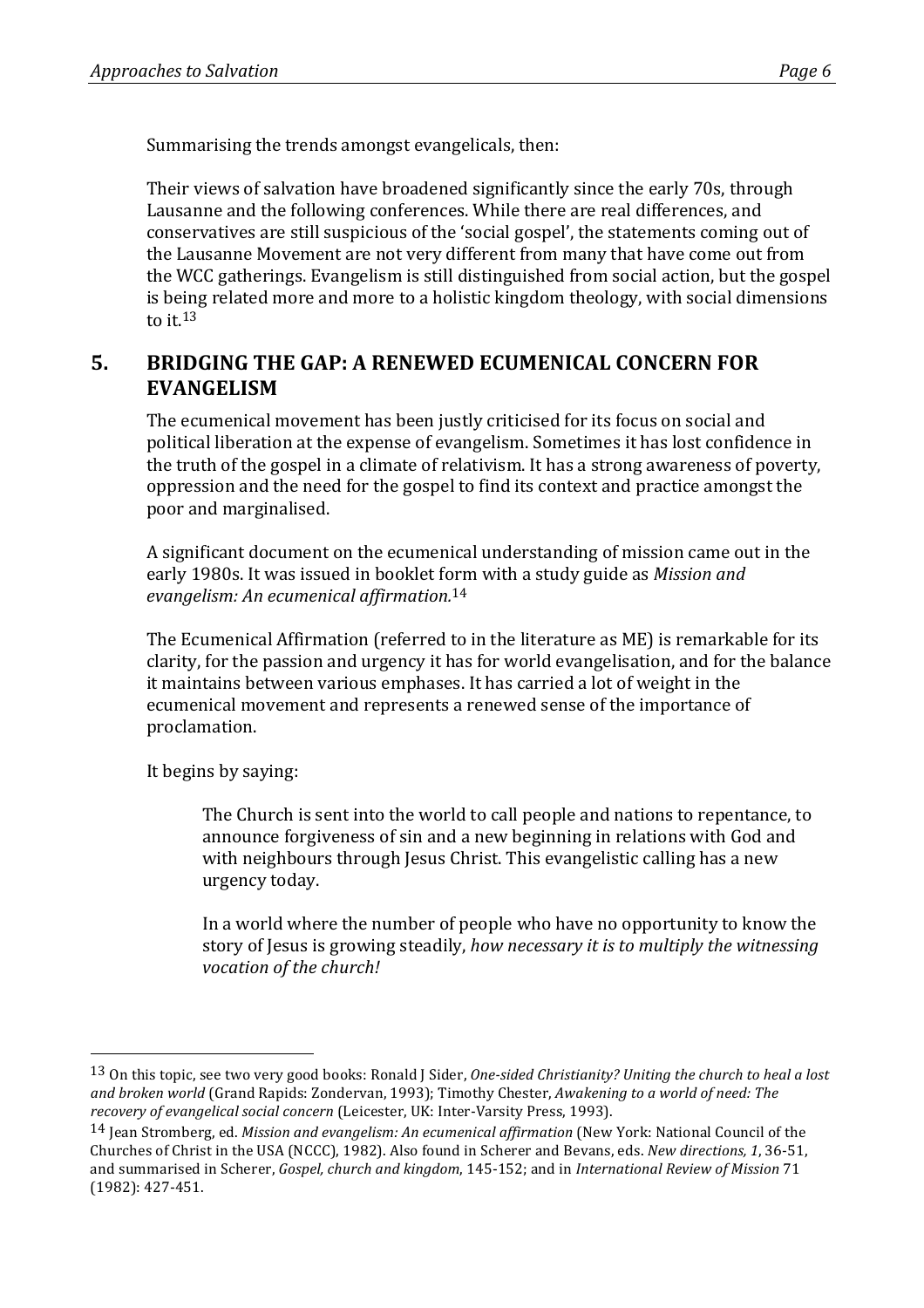Later it sets out the relationship between evangelism and social action in very clear terms:

There is no evangelism without solidarity; there is no Christian solidarity that does not involve sharing the knowledge of the kingdom which is God's promise to the poor of the earth. ... The 'spiritual gospel' and the 'material gospel' were in Jesus one gospel.  $(\text{\#33}, 34)^{16}$ 

While there have been several Conferences on World Mission and Evangelism (CWME) since—in San Antonio, Texas, in 1989; Salvador, Brazil, in 1996; and Athens, Greece, in May 2005—the WCC has not issued any considered statements on mission and salvation since this document in 1982.

[I haven't had time to discuss Roman Catholic views of mission. But the same convergence that is happening between evangelicals on the one hand and the Protestant and Orthodox ecumenical councils on the other is also happening in Catholic thinking. $17$ ]

#### *Question:*

In Myanmar do the evangelical churches take part in ecumenical events or join organisations such as the Myanmar Council of Churches? Where does MIT sit?

# **6. SALVATION: THE WORD IN THE BIBLE**

The most common Hebrew word translated 'salvation' is *yasha*. From the same root comes a family of words which refer to deliverance. It's from this root that we get the words Joshua and Jesus, meaning 'saviour', or 'deliverer'.

The first occurrence in the Hebrew Bible is in Exodus 14, where Moses tells the Israelites to stand firm as they are trapped on the edge of the Red Sea and Pharaoh's chariots are approaching. 'You will see the deliverance the Lord will bring you today.' (Ex 14:13). And later, in v. 30, 'That day the Lord saved Israel from the hands of the Egyptians'. This rescue from Egypt shaped the whole Jewish understanding of salvation.

The basic meaning of *yasha* is 'bringing into a spacious, uncramped environment', or 'being at ease, free to develop without hindrance', or again, 'liberating from what is narrow and oppressive'.<sup>18</sup>

<sup>15</sup> Stromberg, ed. *Mission and evangelism*, 1 (italics in the original).

<sup>16</sup> Stromberg, ed. *Mission and evangelism*, 58.

<sup>17</sup> This can be tracked in Scherer and Bevans, eds. *New directions, 1*, 91-200, and Scherer, *Gospel, church and kingdom*, 196-232.

<sup>&</sup>lt;sup>18</sup> Roger Dowley, *Towards the recovery of a lost bequest: A layman's work-notes on the biblical pattern for a just community* (London: Evangelical Coalition for Urban Mission, n.d.), #6a. See also Alan Richardson, 'Salvation', in *Interpreter's dictionary of the Bible*, ed. George Arthur Buttrick (Nashville: Abingdon, 1962), 4: 169.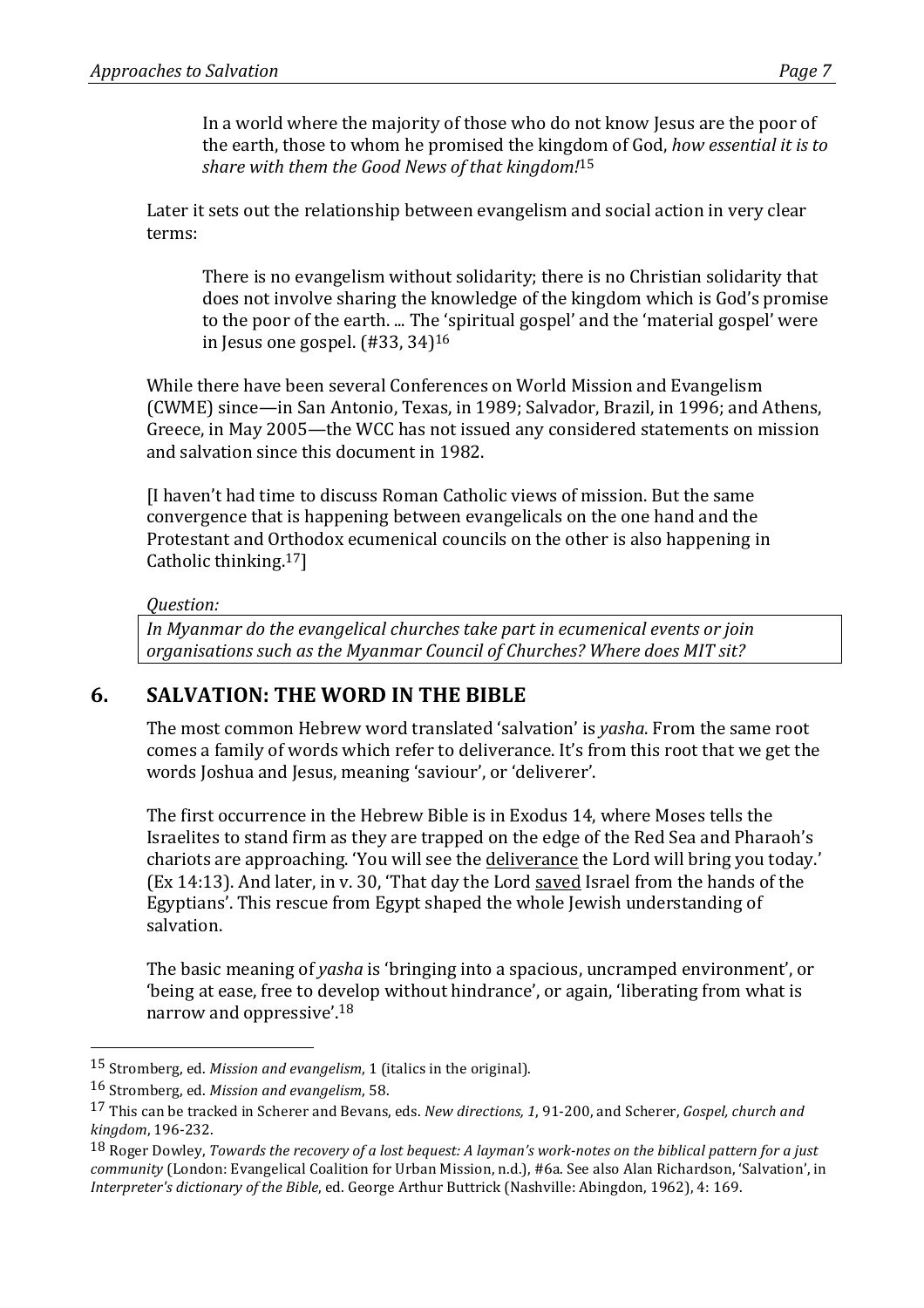We can see this meaning coming through in Psalm 31:8:

You have not handed me over to the enemy but have set my feet in a spacious space. (see also Ps 18:19)

So salvation is positive, concrete rather than abstract, and multi-dimensional. It is salvation into release, freedom, well-being and wholeness.

Salvation in the Hebrew Bible is variously salvation from

- trouble (Ps 34:6, Is 33:2, Jer 14:8)
- violence  $(2 \text{ Sam } 22:3, \text{Ps } 59:2)$
- reproach or contempt (Ps 57:3)
- oppression  $(Ps 107:13-14)$
- overwhelming anguish  $(Ps 69:1)$
- $\bullet$  sickness (Is 38:20)
- social injustice  $(Ps 22:21, 7:1-5)$ .

Salvation in the Hebrew Bible had a strong earthly application. It was salvation amidst human situations—from injustice and from oppression. Israel was community oriented, and salvation was a social matter. God's temporal saving activity (happening here in time and history) and God's eschatological saving activity (happening in the cosmic end times) were not really separated in the eves of the Israelites.<sup>19</sup>

In the New Testament the Greek word translated 'salvation' is *soteria*, and the word for 'to save' is *sozein*. When someone is 'saved' in the Gospels, about a third of the time it means 'healed', that is 'saved from a disease'. The overlap between historical saving acts and eternal salvation at the end of time continues in the New Testament, this time centred on the person of Jesus. Paul spells out a scheme where salvation has begun but is not yet completed (2 Cor 5:5).

# **7. SHALOM**

Shalom is one Hebrew Bible word which conveys some of the richness of salvation. We translate it as peace, and then tend to see it as inner peace. This is based on Isaiah 26:3, which says:

Those of steadfast mind you keep in peace— in peace because they trust in you.

It is from this verse that we get the beautiful old chorus (even though the language is now old-fashioned):

Thou wilt keep him in perfect peace  $(x3)$ Whose mind is stayed on thee.

We tend to think of this as inner peace, or feeling calm or serene. But if we look at this chapter we find talk of the total well-being of Jerusalem, including security (strong walls), salvation, justice for the oppressed and poor, walking in the way of God,

<sup>19</sup> Richardson, 'Salvation', 170.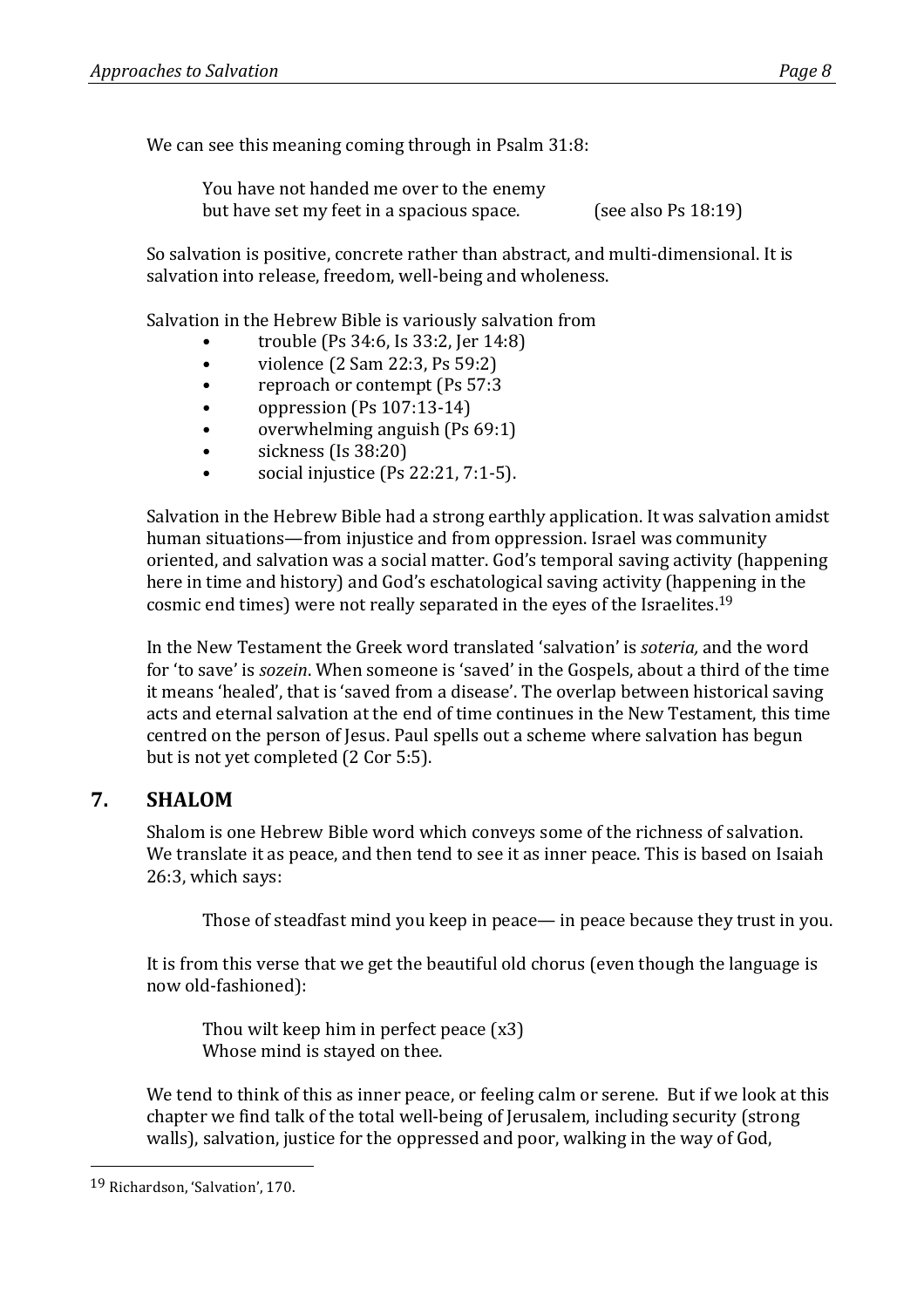righteousness, and, centrally, salvation and shalom as gifts from God encompassing many dimensions of life.

Shalom involves both spiritual and material wellbeing, health, welfare, security, tranquility. Whether for the individual or society, shalom is the harmonious cooperation of all human forces towards living rightly under God.<sup>20</sup> The word comes from a root meaning 'whole' or 'sound'. It is a dynamic entity, rather than static; it is social rather than individual. $21$ 

# **8. LIBERATION**

Liberation is another Hebrew Bible word which contains much of what is meant by salvation.

The Hebrew word for liberation or liberty, *deror*, occurs only seven times, always in reference to the Jubilee year, the Year of Restoration or Year of Liberation.

Now the Jubilee was the law that every fifty years land was to be returned to its original owner, and slaves were to be freed. It was a structural way of keeping land ownership equalised, and it made the theological point that the land is God's and we are simply stewards of it (Lev 25:23). It was tied to religious celebration too. The word 'jubilee' comes from *yobal*, the word for ram's horn or loud trumpet, because it was announced with trumpets or loud shouting, and announced liberty to slaves and the restoration of land to the poor. What an inspiring picture of salvation—trumpets declaring freedom!

Six times the word *deror* occurs in relation to the year of Jubilee (Lev 25:20, Jer 34 x4, Ez 46:17). The seventh time is Isaiah  $61:1$ , where this rare word echoes the Jubilee theme. It is a messianic proclamation that the Chosen One will bring good news to the poor, heal the broken-hearted and announce liberty (or liberation) to those in prison. The time has come when the Lord will save his people.

Jubilee is intimately linked to salvation. Mortimer Arias, in an excellent journal article on the meaning of the Jubilee, concludes that 'Liberation is the key word for Jesus' message and mission'.<sup>22</sup> I agree with this, as long as we remember that mission is all about a total liberation—historical and eternal, material and spiritual. A total release from concrete oppression and from sin.

The other huge stream of Israelite thought which converges with the Jubilee theme is that of the Exodus. A lot of work has been done recently, particularly by liberation theologians, on how the liberation of the Hebrew slaves in Egypt was central to the identity of Israel.

<sup>&</sup>lt;sup>20</sup> Dowley, *Towards the recovery of a lost bequest*, #7e; Perry Yoder, *Shalom: The Bible's word for salvation*, justice and peace (London: Spire, 1989), 10-16.

<sup>&</sup>lt;sup>21</sup> Quoted in Dowley, *Towards the recovery of a lost bequest*, #7d.

<sup>&</sup>lt;sup>22</sup> Mortimer Arias, 'The Jubilee: A paradigm for mission today', *International Review of Mission* 73 (1984): 38.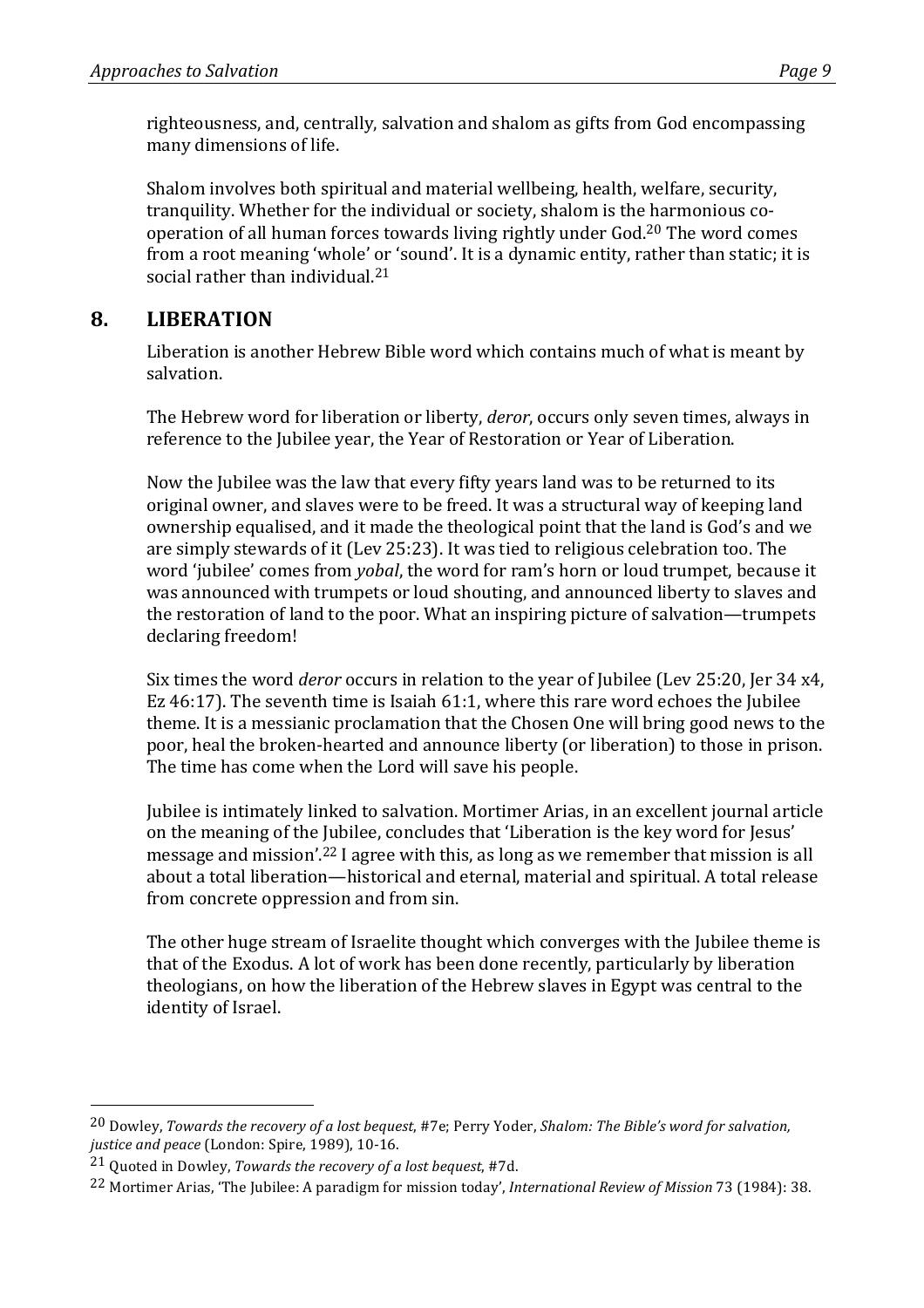# **9. THE REIGN OF GOD**

The third central biblical image I'd like to mention is that of the kingdom of God, or, more accurately, the kingly reign of God, or the kingly rule of God. I correct the usual expression because some people think of the kingdom as a place or realm. It is a state of gracious divine rule extended to all who choose it, and a state of obedient and joyful living as a result of living the way of God, made possible through Jesus.

The kingdom of God is referred to a massive 149 times in the New Testament, mostly in Matthew  $(51)$  and Luke  $(49)$ . We only get hints at its definition.

The reign of God is something that comes of itself  $-$  it is in advance of human activity. It can be spoken of as approaching, nearly upon us or having arrived. It is associated with notions of growth, as indicated in several parables. It is present as well as future. This reign is present in the activity of Jesus of Nazareth. It is hidden and will one day come in power. Those to whom it has come are obliged to serve it in obedience.<sup>23</sup>

The reign of God is matched by similar pictures of those 'being saved', pictures of the body of Christ and the people of God. In all cases there is dynamic life, a growth implied, a working together, an interdependence, and a dependence on God who is the king or the head or the reason-for-peoplehood. Our life in community is a sign of the kingdom. Our experience of God here and now is a foretaste of eternal life.

#### *Question:*

*You're sitting with a friend in a tea shop and they say, 'You're into saving the world, aren't you?'. You say, 'Well not really. But I do pray that God will save us all.' And they say, 'What would the world look like if we were all saved?'* 

What would you say?

# 10. **HEAVEN AND HELL**

 

If asked what salvation means, many ordinary people will say 'Heaven', or 'Being saved from hell.' If asked what heaven means, many will say 'Eternal life'. How can we understand these difficult concepts?

### **a. They Are Beyond Our Knowledge and Matters of Faith**

These days we hear from time to time of near-death experiences, some of which claim to be post-death experiences from which people return. These have made scientists more open to the possibility of life after death. Many philosophers used to say that life after death doesn't make sense; if we don't have a body we can't have a life as a spirit. But more recently many philosophers have been exploring what it might mean to be an 'agent' (someone who does things) without a body. After all, our idea of God is as 'spirit' who is in some sense a person.

<sup>&</sup>lt;sup>23</sup> Roy A Harrisville, 'In search of the meaning of "The reign of God"', *Interpretation* 47 (1993), 147, 150.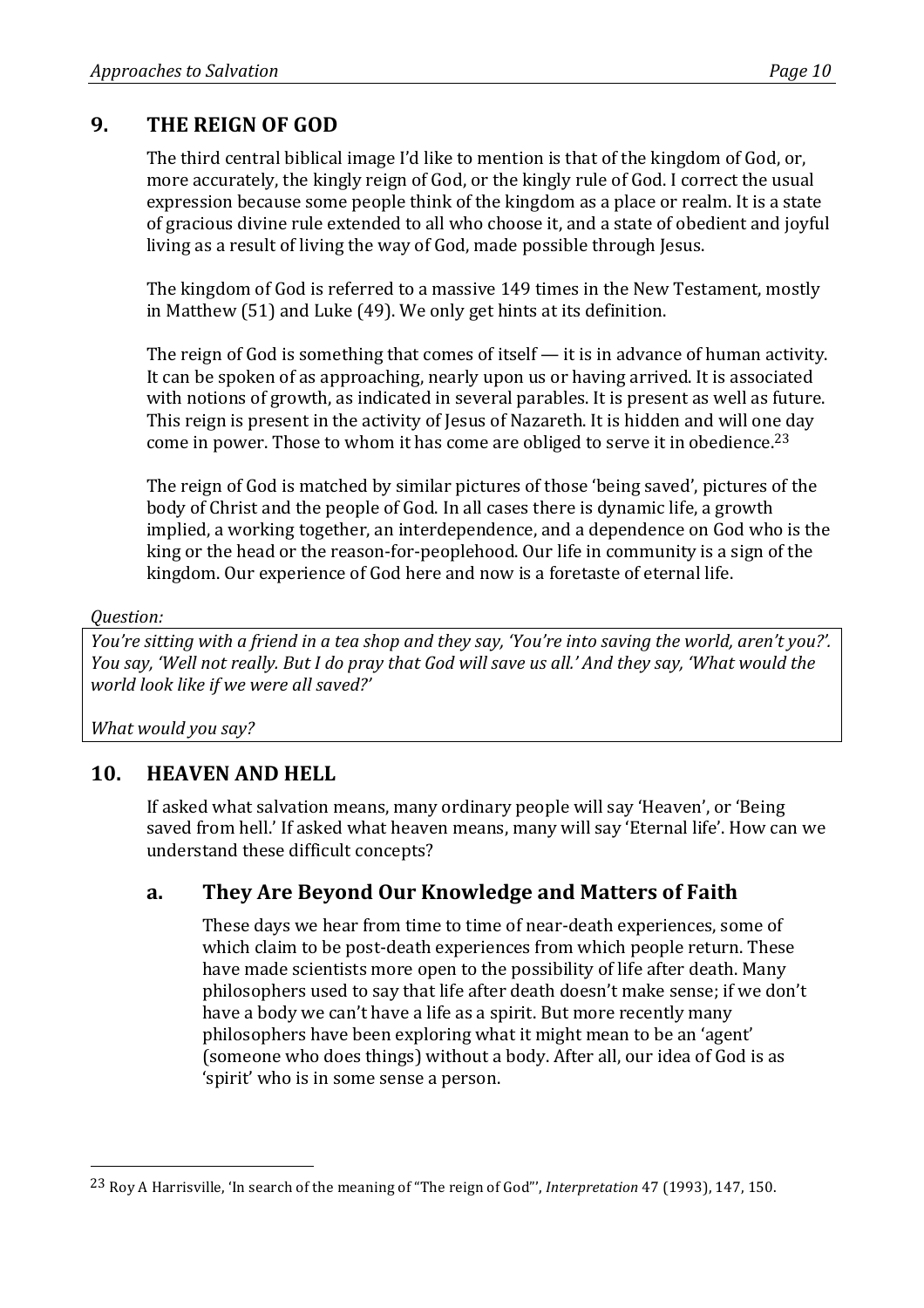But still, strictly speaking, all talk of life after death, whether such life be heavenly or hellish, is speculation. I am agnostic on the question. That is, I believe that we cannot know what happens or how it happens. It is a matter of trust in the character of God.

### **b.** We No Longer Believe the Cosmology That Gave Rise to Heaven **and Hell As Places**



We don't think of the universe in the ancient Hebrew way any more. We don't accept lesus' apocalyptic worldview, with its mistaken belief that the end was about to come amid great disasters literally any day soon.

So most of us don't believe heaven has streets of gold (Rev 21:2). In fact, most of us no longer think of heaven as a place.

Why should we feel obliged to think of hell as an eternal fire, full of gnashing of teeth, darkness and weeping, giving eternal torment to those who made a wrong choice in this life, or in some theologies, tormenting the billions who didn't even get to hear the gospel?

In the Hebrew Bible 'heaven' refers to the upper storey of the universe. It means 'up there', or perhaps the laver which separates the sky from the upper portion of the cosmic ocean (that's why we say 'the heavens opened').

<sup>&</sup>lt;sup>24</sup> Allen C Mvers, ed. *The Eerdmans Bible dictionary*, Rev. ed. (Grand Rapids: Eerdmans, 1987), 1046. See also T H Gaster, 'Cosmogony', in *The Interpreter's dictionary of the Bible*, ed. George A Buttrick (Nashville: Abingdon, 1962), 1: 703.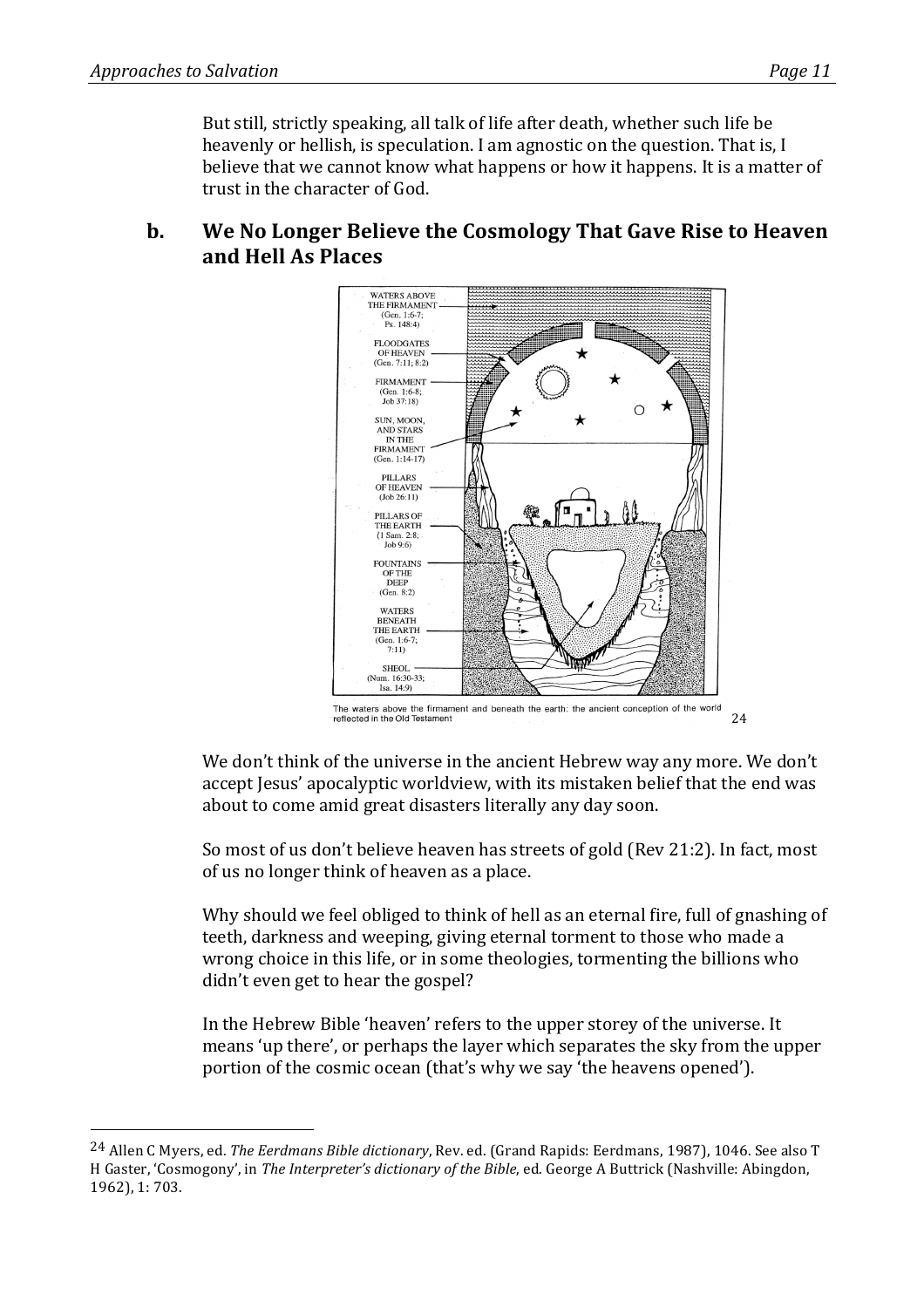In the Hebrew Bible there is no hell, just a vague assortment of ideas about Sheol, the place where the recently deceased spend some time, neither in glory nor in punishment, but in some form of sub-existence. It is only in late Judaism, just before Jesus' time, in the flush of apocalypticism, that the idea of hell as a place of torment, linking the ideas of Hades and Gehenna, developed. It died out in Judaism a century or two later and doesn't play a part now. Even the early fathers didn't give it much of a place.

### **c. Jesus Was Not a Hell-fire Preacher**

Despite a few references to hell, which reflect the times and language of Jesus' time, Jesus was not interested in describing hell, revealing anything new about it, or preaching through fear. He concentrated on Good News, and used images of hell to make it clear that it was urgent and important to decide for God.

### **d. Hell Can Be Understood As a Chosen Exclusion from God**

Hans Küng puts it well for me when he suggests that hell is not to be understood in mythical terms as a place in the lower world, but theologically as being excluded from the fellowship of the living God.

It can be described in many pictures but in the end we can't imagine it. It is the absolutely final possibility of distance from God. Yes, we may miss the meaning of life; we may shut ourselves out from God's fellowship.<sup>25</sup> New Testament references to hell are meant to bring vividly to us the absolute seriousness of God's claim and the urgency of conversion in the present life.<sup>26</sup>

# **e. Heaven Can Be Understood As a Mode of Being 'in God'**

In my understanding the heaven of faith is not a place; it is not a metaphysical realm in some real sense beyond the universe. It is a mode of being, the living space of God, that way of living in which eternal values are expressed and received in gift. This is why so many say that heaven can begin now.

Karl Barth dismissed the human desire for everlasting life in these positive terms: Humanity as such has no beyond. Nor do we need one, for we die into God. God is our beyond. We are finite, which means that once we were not, now we are, and one day we will have only been. Because of God's promises, our faith is that, although we are only human, we will in death share in the eternal life of God himself. That is heaven in the future. But we can have no inkling of how this happens; we can only trust in  $God.^27$ 

<sup>&</sup>lt;sup>25</sup> Hans Küng, *Eternal life?* (London: Collins, 1984), 175.

<sup>&</sup>lt;sup>26</sup> For a range of views on hell, see William Crockett, ed. *Four views on hell* (Grand Rapids: Zondervan, 1992), or John Sanders, ed. What about those who have never heard? Three views on the destiny of the unevangelized (Downers Grove, IL: InterVarsity Press, 1995). For argument against universalism see Nigel M de S Cameron, ed. *Universalism and the doctrine of hell* (Carlisle, UK: Paternoster, 1992). For an evangelical argument that God might allow a post-mortem chance to repent, see Clark Pinnock, *A wideness in God's mercy: The finality of Jesus Christ in a world of religions* (Grand Rapids: Zondervan, 1992).

<sup>27</sup> Quoted from his *Church dogmatics* in Küng, *Eternal life?*, 171.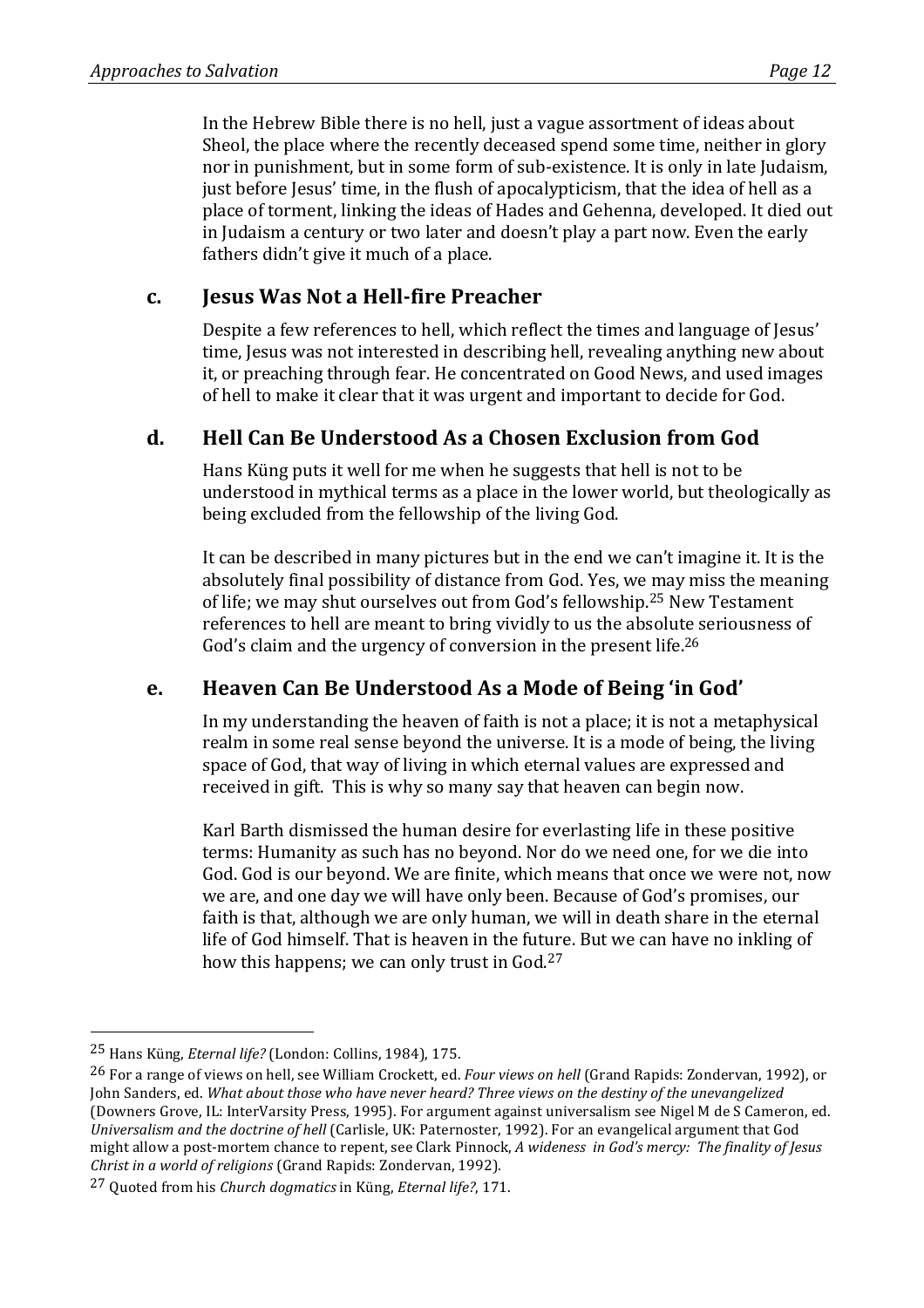An alternative view, put by John Macquarrie, is that just as we are called towards our full potential as persons in this life, so also heaven must consist of full selfhood going from perfection to perfection in a spiritual body which we can hardly imagine. $28$ 

So for Barth (and those called process theologians) we are folded into God as a drop enters the ocean; but for Macquarrie we retain our individuality within God's existence, showing unity in diversity.

# **f. Or Heaven Can Be Seen As a New Life Here on Earth**

More recently the British evangelical theologian, N T Wright has argued that the biblical promises of a new heavens and a new earth refer to a renewed earth here. And the general resurrection will mean that we have new physical bodies here on earth rather than somewhere else in a spiritual reality.<sup>29</sup>

He writes:

Salvation, then, is not 'going to heaven' but 'being raised to life in God's new heaven and new earth.' But as soon as we put it like this we realize that the New Testament is full of hints, indications, and downright assertions that this salvation isn't just something we have to wait for in the long-distance future. We can enjoy it here and now (always partially, of course, since we all still have to die), genuinely anticipating in the present what is to come in the future  $\ldots$ <sup>30</sup>

Heaven's rule, God's rule, is thus to be put into practice in the world, resulting in salvation in both the present and the future, a salvation that is both *for* humans and, *through* saved humans, for the wider world. This is the solid basis for the mission of the church.<sup>31</sup>

At this point I have to say that we are only guessing, really. We have to live in faith that God wills for us an eternity of fulfilled life, whatever shape that takes.

### g. Salvation Is Therefore Ultimately Serious, a Matter of Faith, **and Both Present and Future**

These brief comments on heaven and hell add up to this:

- Salvation is an ultimate matter, to do with the most serious issues here in this life and into the beyond, whatever shape that may take;
- Salvation is a matter of faith, a receiving of God's gifts of forgiveness and new being in this life in the conviction that we will share in God's future existence in fullness; and

<sup>&</sup>lt;sup>28</sup> John Macquarrie, *Principles of Christian theology*, Rev. ed. (London: SCM, 1977), 323-327.

<sup>&</sup>lt;sup>29</sup> Tom Wright. Surprised by hope: Rethinking heaven, the resurrection, and the mission of the church (New York: HarperCollins, 2008).

<sup>30</sup> Wright, *Surprised by hope*, 198.

<sup>31</sup> Wright, *Surprised by hope*, 205.